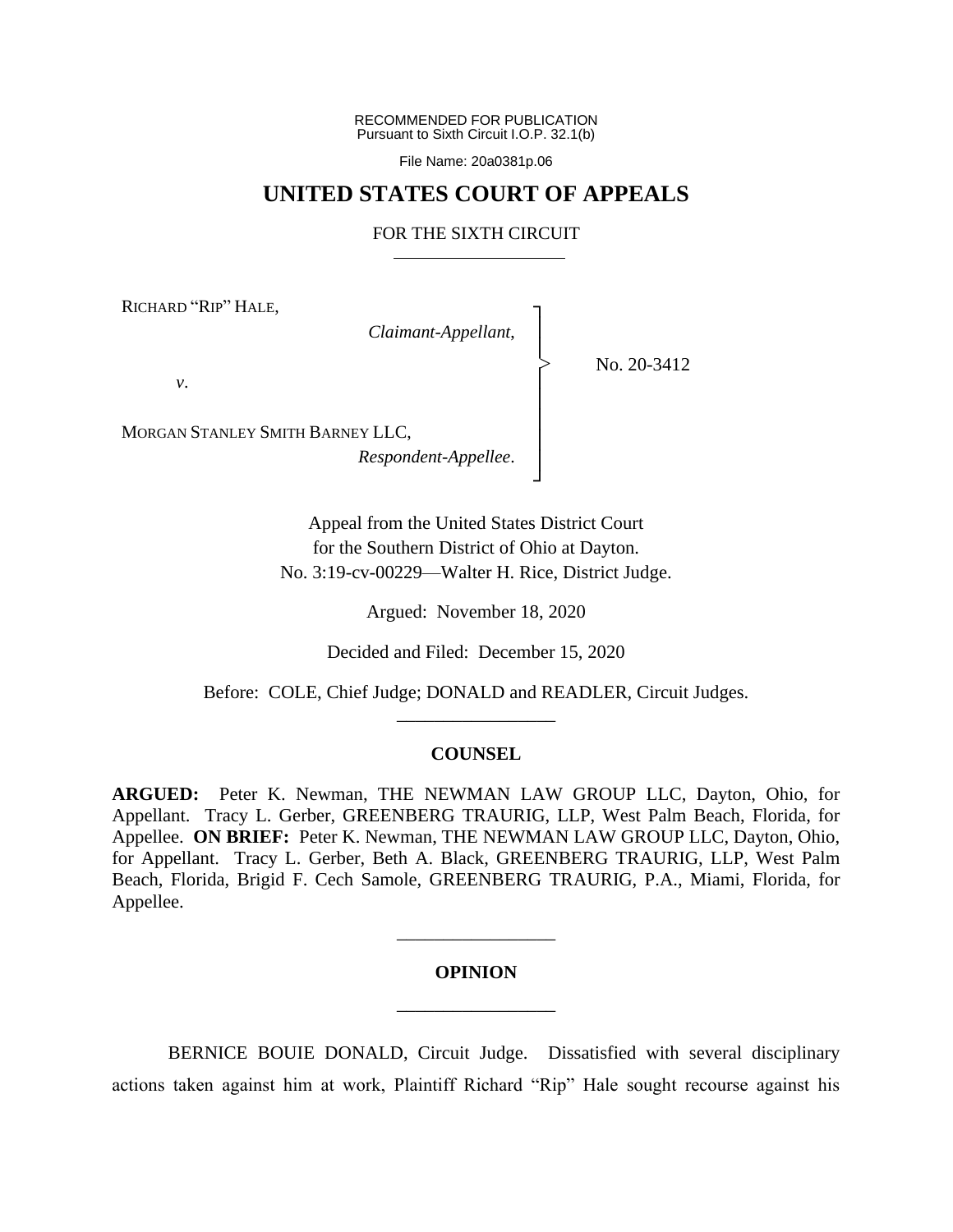employer, Defendant Morgan Stanley Smith Barney LLC, d/b/a Morgan Stanley Wealth Management ("Morgan Stanley"), through arbitration. When this arbitration was unsuccessful, Hale filed suit in district court, seeking to vacate the arbitration award pursuant to the Federal Arbitration Act ("FAA"), 9 U.S.C. §§ 1 *et seq*. The district court never reached the merits of Hale's claims however, finding that it lacked subject-matter jurisdiction. Because we find that diversity jurisdiction has been satisfied, we REVERSE and REMAND.

#### I.

Hale has been employed by Morgan Stanley as a financial advisor since 1984. Though Hale prospered financially at Morgan Stanley, he was disciplined on several occasions between 2013 and 2016. Believing that he was wrongly reprimanded by his employer, Hale initiated an arbitration action, and requested damages for his claims of negligence, defamation, breach of fiduciary duty, and intentional infliction of emotional distress. Following an arbitration hearing that lasted four days, and during which eleven witnesses testified, the arbitrator issued an award denying all of Hale's claims and awarded him \$0 in damages.

Following the arbitration decision, Hale filed suit in district court, requesting that the arbitration award be vacated pursuant to  $\S\S 10(a)(3)$  and  $10(a)(4)$  of the FAA. Morgan Stanley subsequently filed a motion to dismiss the case on jurisdictional grounds. The district court ruled in favor of Morgan Stanley, holding that the court lacked diversity and federal question jurisdiction over the suit. Hale timely appealed to this Court.

## II.

We apply a *de novo* standard when reviewing the district court's determination of jurisdiction. *Dealer Comput. Servs., Inc. v. Dub Herring Ford*, 547 F.3d 558, 560 (6th Cir. 2008).

Our Court, being one of limited jurisdiction, possesses only power authorized by the Constitution and statute to adjudicate cases. *Kokkonen v. Guardian Life Ins. Co. of Am.*, 511 U.S. 375, 377 (1994). The party asserting subject-matter jurisdiction bears the burden of establishing that such jurisdiction exists. *Id.* When a party makes a facial challenge to the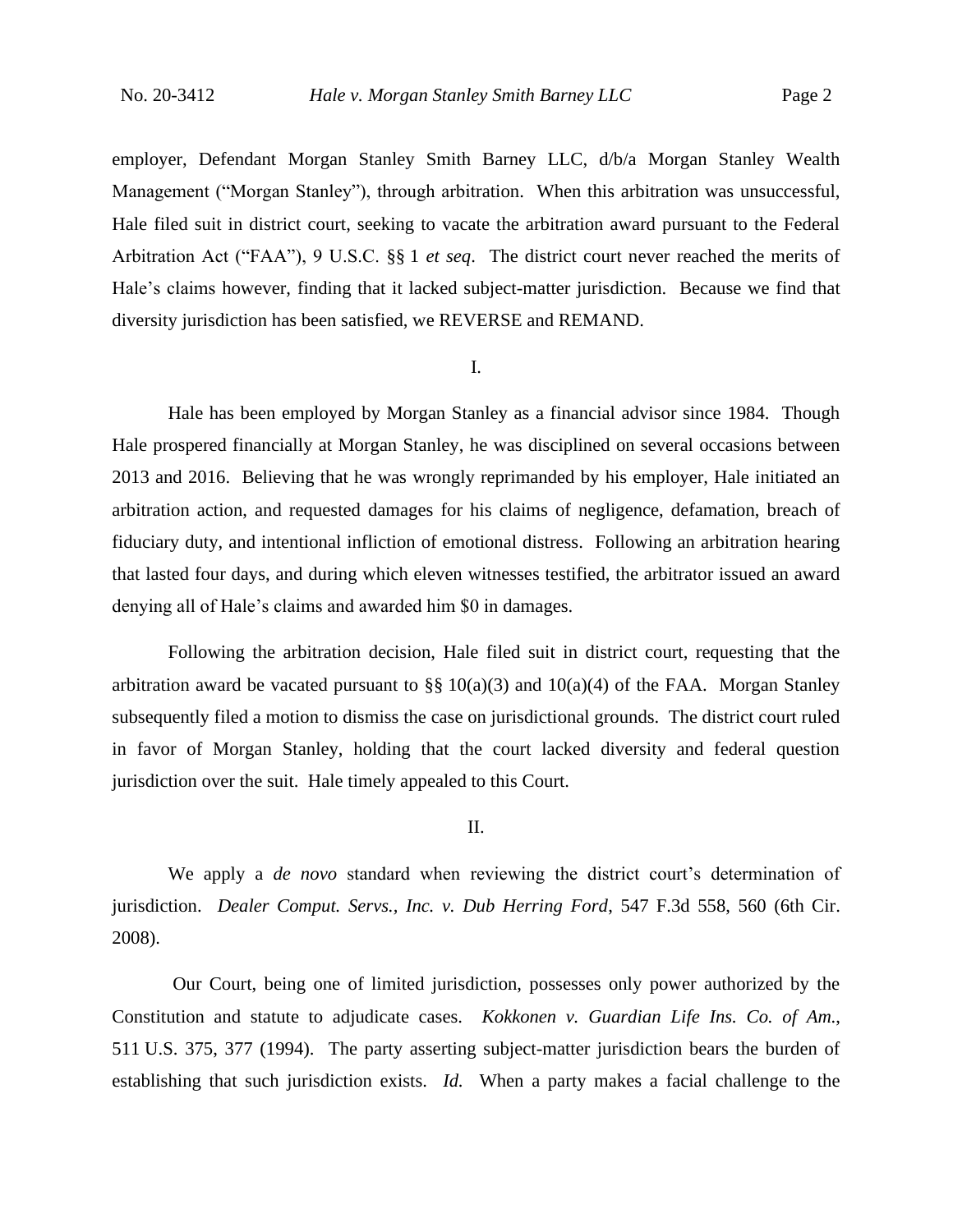district court's subject-matter jurisdiction under Rule  $12(b)(1)$ —as is the case here—we must take as true all material allegations of the complaint. *Carrier Corp. v. Outokumpu Oyj*, 673 F.3d 430, 440 (6th Cir. 2012).

With regard to diversity jurisdiction, it is firmly established that parties attempting to demonstrate that such jurisdiction exists must show that: (1) the matter in controversy exceeds the sum or value of \$75,000, exclusive of interest and costs; and (2) there is complete diversity of citizenship between the disputing parties. 28 U.S.C. § 1332(a). The parties in the instant case concede that they are diverse in citizenship, but disagree as to whether the amount in controversy requirement has been satisfied. Morgan Stanley asserts that since the arbitrator did not award Hale any damages, the amount in controversy is \$0. Conversely, Hale argues that the amount in controversy is met because he requested a damages award of \$14.75 million in his complaint (filed as a motion to vacate).**<sup>1</sup>** In finding that it lacked diversity jurisdiction, the district court cited to *Ford v. Hamilton Inv., Inc.*, 29 F.3d 255 (6th Cir. 1994) in support of its decision. Because the district court's reliance on *Ford* was misplaced, we agree with Hale.

In *Ford*, the plaintiff sought to vacate the arbitrator's award of approximately \$30,000 under the FAA. *Id.* at 257. The Court held that based on the general federal rule that it is appropriate to "decide what the amount in controversy is from the complaint itself," *Horton v. Liberty Mut. Ins. Co.,* 367 U.S. 348, 353 (1961), even though the plaintiff counter-claimed more than \$50,000 against the defendant in the arbitration proceeding,**<sup>2</sup>** because the award that the plaintiff asked to be vacated was only that of the \$30,000 arbitration award, it clearly fell below the amount in controversy threshold under 28 U.S.C. § 1332(a). *Ford*, 29 F.3d at 260. The conclusion reached by the Court in *Ford* was not that the amount of the *arbitrator's award* should be considered when calculating the amount in controversy in this context, but that in making such determinations, it is necessary to look to the *amount alleged* to be in controversy *in the complaint*. *See Theis Research, Inc. v. Brown & Bain*, 400 F.3d 659, 665 (9th Cir. 2005)

**<sup>1</sup>**Hale contends in his complaint that the district court should award him all of the remedies he requested in the arbitration action. He then points the district court to the opening statement from the arbitration hearing (which he attached to the complaint) that lists the \$14.75 million in damages he sought in arbitration.

**<sup>2</sup>**When *Ford* was decided, the jurisdictional amount in controversy was \$50,000, but was later increased to \$75,000. *See* Federal Courts Improvement Act of 1996, Pub. L. No. 104-317, § 205, 110 Stat. 3847.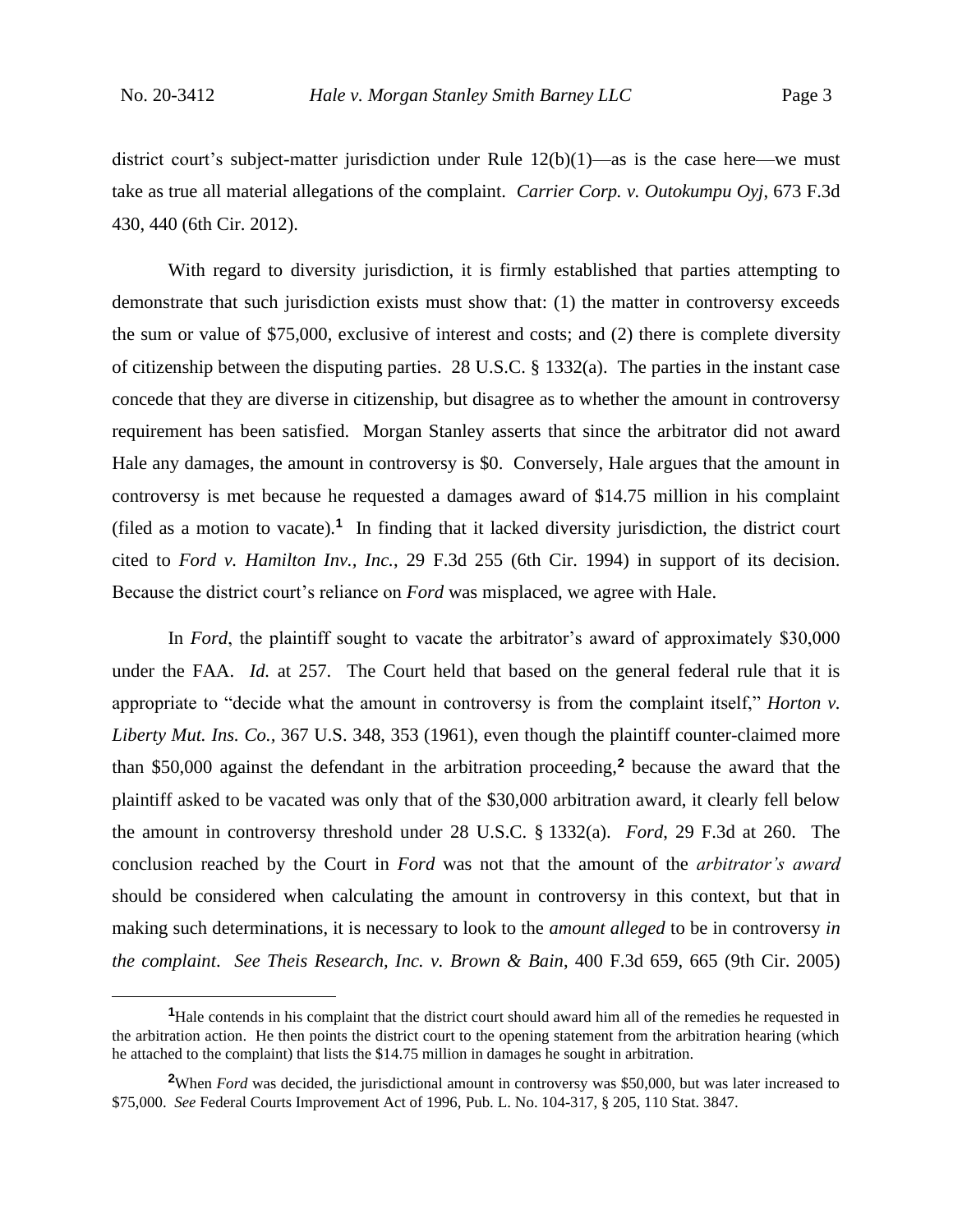(noting that "the Sixth Circuit was quite clear that had the losing party [in *Ford*] sought to challenge the arbitrator's denial of that party's counterclaims, the amount in controversy *would* have been met") (citing *Ford*, 29 F.3d at 260). Accordingly, in actions where a party seeks to vacate a \$0 arbitration award pursuant to § 10 of the FAA, courts should look to the complaint for purposes of assessing whether  $\S 1332(a)$ 's jurisdictional amount in controversy requirement has been met.

This rule was similarly applied by the Court in *Mitchell v. Ainbinder*, 214 F. App'x 565 (6th Cir. 2007). In *Mitchell*, the Court reaffirmed that district courts "should consider the amount alleged in a complaint" when determining the amount in controversy. *Id.* at 566 (quoting *Mass. Cas. Ins. Co. v. Harmon,* 88 F.3d 415, 416 (6th Cir. 1996)). And in cases where the petitioner seeks to vacate a \$0 arbitration award and reopen his arbitration, the Court held that the amount in controversy includes the amount sought in the underlying arbitration. *Id.* at 566– 67. While the district court distinguished *Ford* and *Mitchell* by indicating that the former involved a request to vacate an arbitration award and the latter included a demand to reopen an arbitration, there is no meaningful difference between the two forms of relief—and Morgan Stanley has not provided sufficient support for a finding to the contrary.**<sup>3</sup>** *Ford* and *Mitchell* therefore both stand for the same proposition: when a petitioner disputes an issued arbitration award—either through vacation or seeking to reopen arbitration—courts need only to review the relief requested in the complaint to determine the amount in controversy.

When that rule is applied here, it becomes evident that the district court had diversity jurisdiction over this case. In his complaint, Hale sought to vacate the \$0 award, arguing that the arbitrator should have awarded him almost \$15 million in damages—certainly more than the amount necessary to satisfy  $\S 1332(a)$ . Therefore, the minimum amount in controversy was met, and the district court had the subject-matter jurisdiction necessary to adjudicate Hale's claims.**<sup>4</sup>**

<sup>&</sup>lt;sup>3</sup>This is especially true when it is considered that plaintiffs, like Hale, are presumably seeking vacation of an arbitration award in order to reenter arbitration.

<sup>&</sup>lt;sup>4</sup>Because diversity jurisdiction was satisfied, we will not address the parties' federal question jurisdiction contentions.